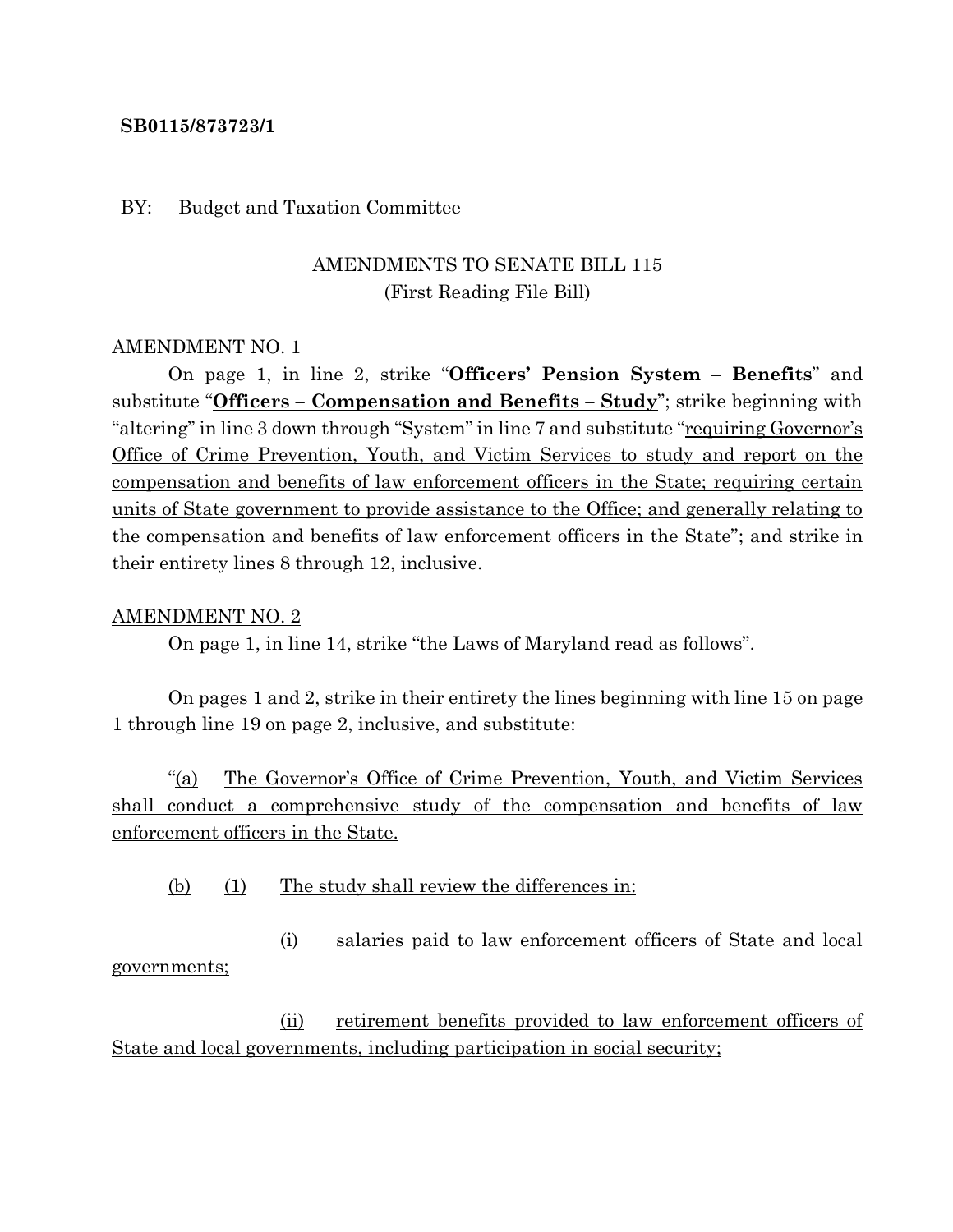### **SB0115/873723/01 Budget and Taxation Committee Amendments to SB 115 Page 2 of 3**

(iii) health benefits offered to law enforcement officers of State and local governments; and

(iv) other fringe benefits provided to law enforcement officers of State and local governments.

 $(2)$  To the extent information is available, the study shall review:

(i) the migration of law enforcement officers between departments;

(ii) the attrition rates of newly certified law enforcement officers;

(iii) the average length of active service for law enforcement officers of State and local governments; and

(iv) the number of actively employed law enforcement officers who have retired from another law enforcement agency in State or local government.

(c) (1) The following units of State government shall provide assistance to the Governor's Office of Crime Prevention, Youth, and Victim Services by providing information necessary to conduct the study:

- (i) the Department of Budget and Management;
- (ii) the State Retirement Agency;
- (iii) the Maryland Police Training and Standards Commission;
- (iv) the Maryland Association of Counties;